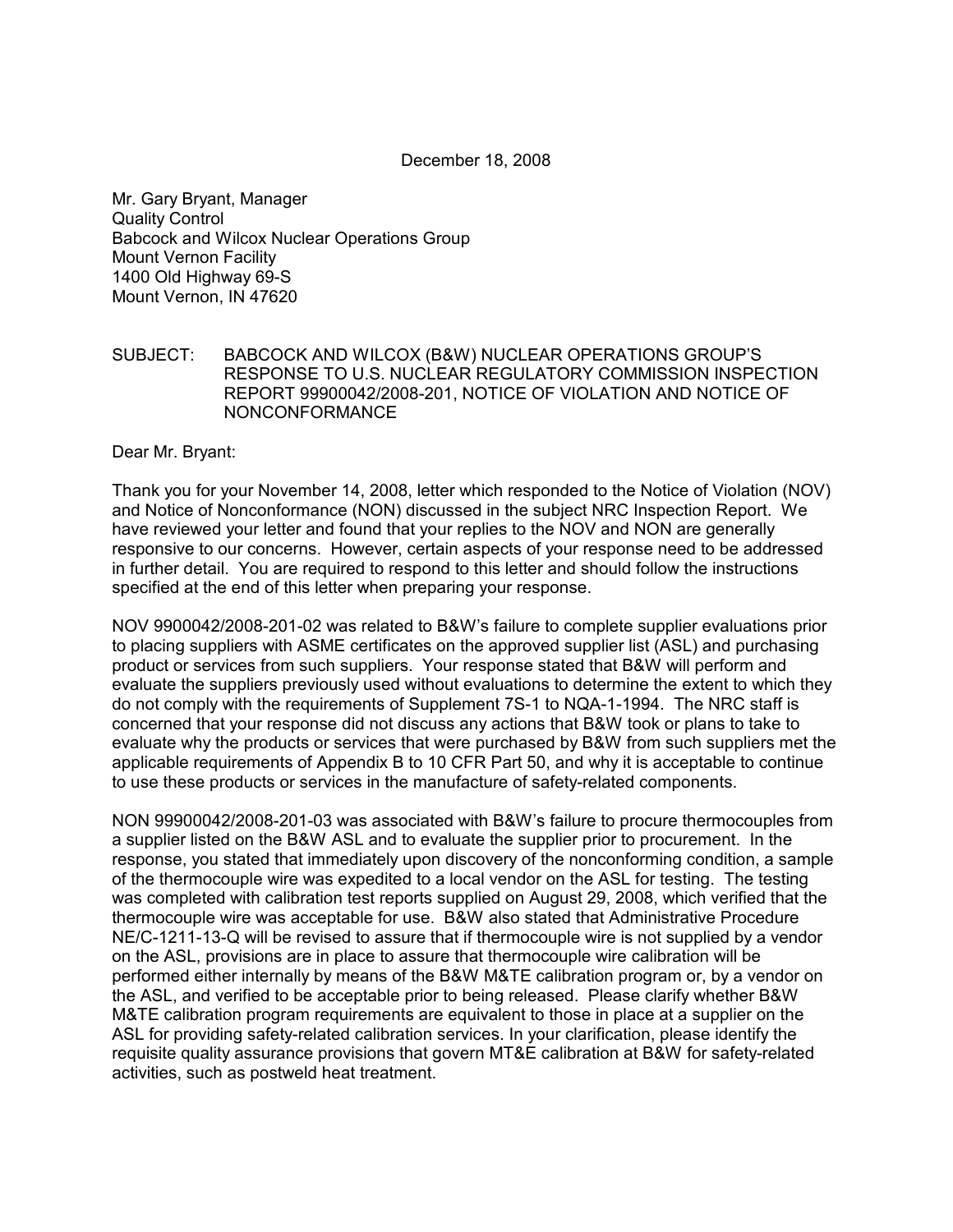## G. Bryant - 2 -

NON 99900042/2008-201-04 was cited for B&W's failure to conduct source inspections or to document and retain source inspection waivers for nine purchase orders. In your response, you stated that there was no method or system employed by Purchasing to monitor status or receiving source waiver requests. B&W stated that for the identified conditions, the work was complete and the witness was not recoverable. In addition, B&W stated that Work Instruction PUR 1711-02-01 will be strengthened to address the deficiencies observed in the NRC inspection report. However, your response did not address the acceptability of the services procured through these nine purchase orders with respect to the applicable requirements of Appendix B to 10 CFR Part 50.

NON 99900042/2008-201-08 was related to B&W's failure to document all nonconformances related to activities such as internal audits, customer audits, or surveys in corrective action requests (CARs). In your response, you stated that B&W issued CARs for each of the eight customer audit findings and the four customer condition reports that had not previously been documented in CARs. B&W also established a "Mt. Vernon"-only CAR database to track CARs, and a CAR Database Administrator has been assigned. B&W also stated that at the weekly Quality Department meetings, audits and CARs are discussed among other agenda items.

The NRC staff recognizes that the measures taken by B&W will be beneficial for tracking CARs. However, the corrective actions outlined did not contain sufficient measures to ensure that nonconformances related to activities such as internal audits, customer audits, and surveys are documented on a CAR, especially given the fact that procedural measures requiring this action were already in place when this nonconformance was identified.

Please provide a written statement or explanation to the U.S. Nuclear Regulatory Commission, ATTN: Document Control Desk, Washington, DC 20555-0001 with a copy to the Chief, Quality and Vendor Branch 1, Division of Construction Inspection and Operational Programs, Office of New Reactors, within 30 days of the date of this letter. This reply should be clearly marked as a "Reply to a Notice of Violation and Notice of Nonconformance" and should include: (1) additional explanation to address the violation or noncompliance, or if contested, the basis for disputing the violation or noncompliance; (2) the corrective steps that have been taken and the results achieved; and (3) the date when your corrective action will be completed. Where good cause is shown, consideration will be given to extending the response time.

In accordance with 10 CFR 2.390 of the NRC's "Rules of Practice," a copy of this letter and your response will be made available electronically for public inspection in the NRC Public Document Room or from the NRC's document system (ADAMS), accessible from the NRC Web site at http://www.nrc.gov/reading-rm/adams.html. To the extent possible, your response should not include any personal privacy, proprietary, or safeguards information so that it can be made available to the Public without redaction. If personal privacy or proprietary information is necessary to provide an acceptable response, then please provide a bracketed copy of your response that identifies the information that should be protected and a redacted copy of your response that deletes such information. If you request that such material is withheld from public disclosure, you must specifically identify the portions of your response that you seek to have withheld and provide in detail the bases for your claim (e.g., explain why the disclosure of information will create an unwarranted invasion of personal privacy or provide the information required by 10 CFR 2.390(b) to support a request for withholding confidential commercial or financial information). If safeguards information is necessary to provide an acceptable response, please provide the level of protection described in 10 CFR 73.21.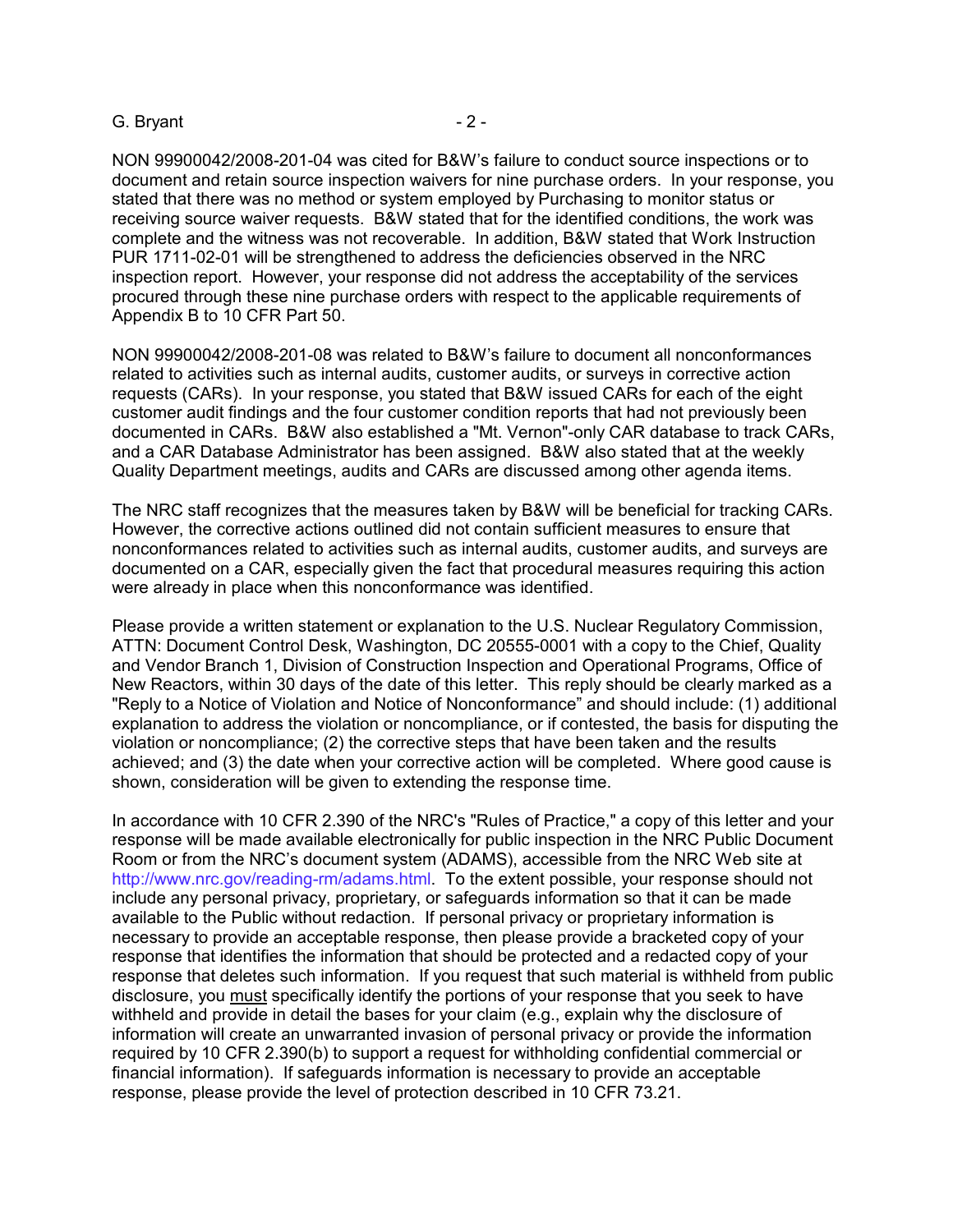G. Bryant -3-

If you or your staff has any questions regarding this matter, we will be pleased to discuss them with you.

> Sincerely,  */RA/*

Juan D. Peralta, Chief Quality Assurance and Vendor Branch 1 Division of Construction Inspection & Operational Programs Office of New Reactors

Docket No. 99900042